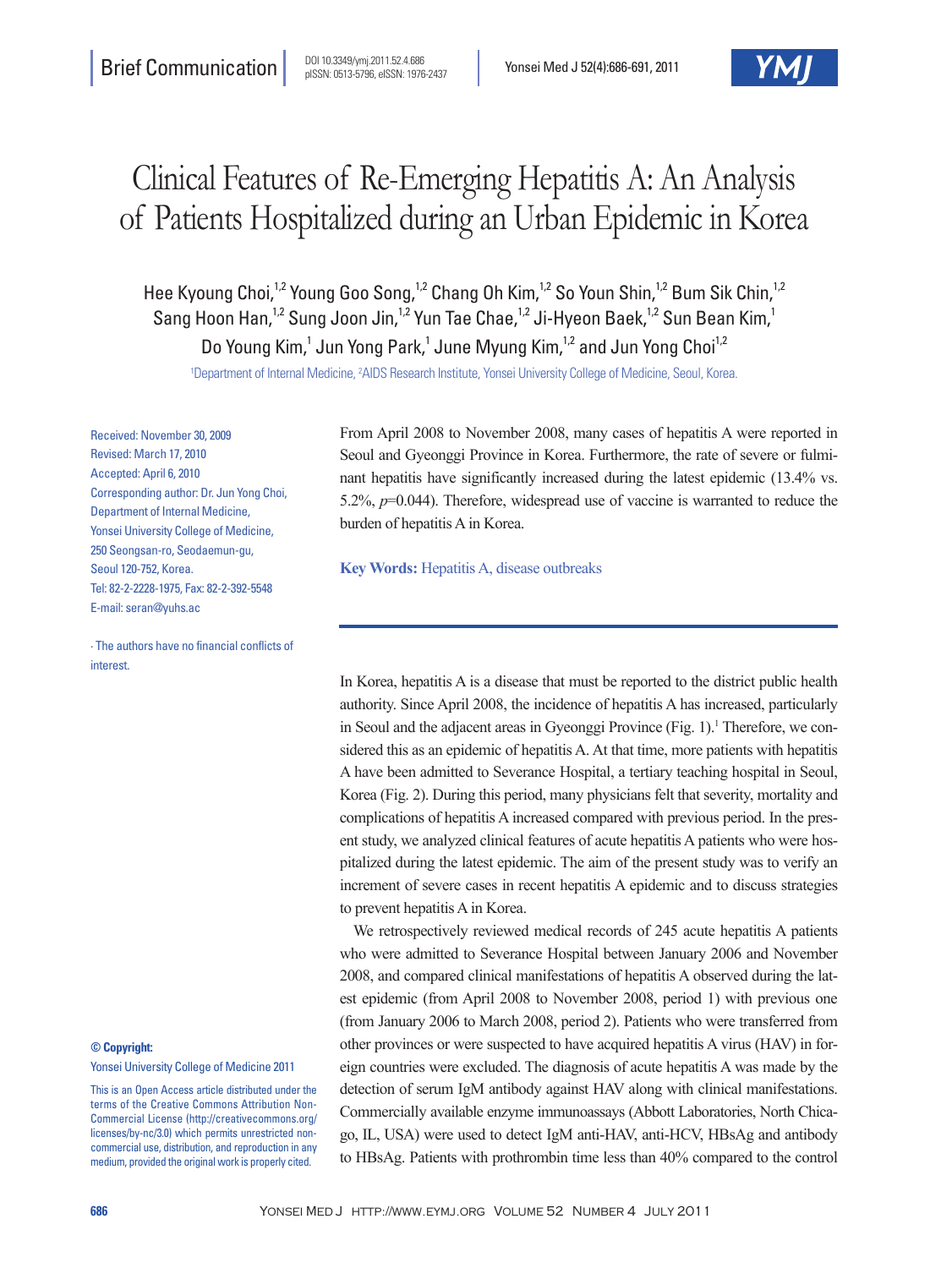



and without hepatic encephalopathy were defined as having severe acute hepatitis (AHs).<sup>2</sup> Fulminant hepatitis (FH) was defined as less than 40% prothrombin time compared to the control and also presentation of hepatic encephalopathy.<sup>3</sup> Limited acute hepatitis (AH) were those with prothrombin time more than 40% compared to the control, and without hepatic encephalopathy. Complications included acute renal failure (ARF), prolonged cholestatic hepatitis, hemolytic anemia, gastrointestinal bleeding, acalculous cholecystitis, pancreatitis and autoimmune hepatitis (antinuclear antibody titer >1:160 or positive smooth-muscle antibody titer >1:80 and compatible liver biopsy findings). ARF was defined as an increase in serum creatinine concentration to  $\geq 0.5$  mg/dL or by 50% compared with the baseline value.4 Prolonged cholestatic hepatitis was defined as having clinical jaundice lasting for at least 12 weeks, with a peak of bilirubin >10 mg/dL.5 Continuous data were reported as mean±SD, and the Student's t-test was employed to compare parametric data. Nonparametric data were analyzed with Mann-Whitney U-test. Categorical variables were reported as frequency distributions, and Chi-square or Fisher's exact tests were performed. All *p* values were two-tailed, and *p* values <0.05

were considered significant. Statistical analysis was performed using SPSS for Windows, version 12.0 (SPSS Inc., Chicago, IL, USA). This study was approved by the institutional review board of the hospital.

Among our patients, 132 cases of hepatitis A were detected during period 1 (111 cases per 10,000 hospital admissions), and 113 cases during period 2 (30 cases per 10,000 hospital admissions). A total of 224 patients were finally included in this analysis after excluding 21 patients who were referred from other provinces or suspected to have acquired HAV in foreign countries.

The demographic characteristics of patients with hepatitis A are listed in Table 1. The majority of patients were in their thirties (31-40 years, 46.5%) during period 1, whereas the majority of patients were in their twenties (21-30 years, 41.2%) during period 2. Moreover, the rate of patients in teens (11-20 years, 3.9%) during period 1 was greatly reduced compared with period 2 (13.4%). It seems that reduced proportions of age group moved to thirties or forties, suggesting that the pattern of acute hepatitis A is changing from small outbreaks in crowding areas such as school or military, to large-scale outbreaks in community. The major-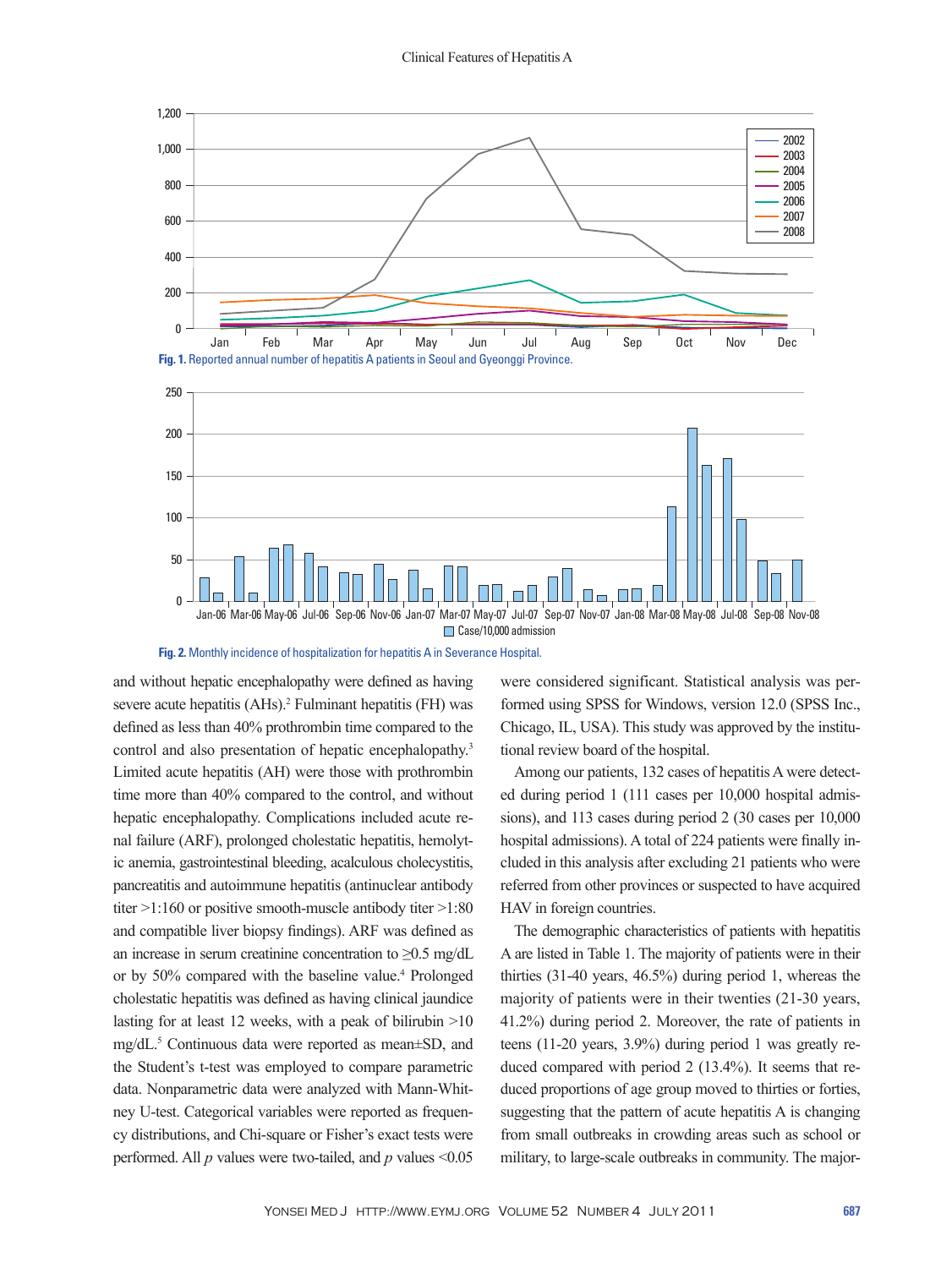|                                 | Total $(n=224)$ | Period $1$ (n=127) | Period $2(n=97)$ |
|---------------------------------|-----------------|--------------------|------------------|
| Mean age (yrs)                  | $31\pm8$        | $31\pm7$           | 30±9             |
| Age distributions (yrs)         |                 |                    |                  |
| $-10$                           | 2(0.9)          | 1(0.8)             | 1(1.0)           |
| $11 - 20$                       | 18(8)           | 5(3.9)             | 13(13.4)         |
| $21 - 30$                       | 92(41.1)        | 52 (40.9)          | 40(41.2)         |
| $31 - 40$                       | 97(43.3)        | 59 (46.5)          | 38 (39.2)        |
| $41 -$                          | 15(6.7)         | 10(7.9)            | 5(5.2)           |
| Gender (male)                   | 141(62.9)       | 81 (63.8)          | 60(61.9)         |
| Underlying disease              |                 |                    |                  |
| No underlying disease           | 206(92)         | 120(94.5)          | 86 (88.7)        |
| Hypertension                    | 6(2.7)          | 2(1.6)             | 4(4.1)           |
| <b>Diabetes</b>                 | 5(2.2)          | 1(0.8)             | 4(4.1)           |
| Non-hepatobiliary malignancy    | 2(0.9)          | 1(0.8)             | 1(1)             |
| Others                          | 7(3.1)          | 3(2.4)             | 4(4.1)           |
| Liver disease                   | 18(8)           | 7(5.5)             | 11(11.3)         |
| <b>B-viral carrier</b>          | 15(6.7)         | 6(4.7)             | 9(9.3)           |
| C-viral carrier                 | 1(0.4)          | 1(0.8)             | 0(0)             |
| Liver cirrhosis, B-viral        | 1(0.4)          | 0(0)               | 1(1)             |
| Liver cirrhosis, C-viral        | 1(0.4)          | 0(0)               | 1(1)             |
| Hepatocellular carcinoma        | 0(0)            | 0(0)               | 0(0)             |
| Presumed etiology               |                 |                    |                  |
| Raw fish or shellfish ingestion | 44 (19.6)       | 23(18.1)           | 21(21.6)         |
| Close contact with patients     | 11(4.9)         | 8(6.3)             | 3(3.1)           |
| Unknown                         | 169 (75.4)      | 96 (75.6)          | 73(75.3)         |

**Table 1.** Demographic Characteristics and Presumed Etiology of Hepatitis A Patients

Values are presented as mean±standard deviation or as number (%).

ity of patients were males in both period 1 (63.8%) and period 2 (61.9%). Hepatitis A incidence of males was approximately twice higher than that of females. However, there is no evidence to indicate that males are more susceptible to HAV than females.<sup>6</sup> The differences between males and females may be related to risk activities such as hand washing and contaminated food ingestion. The underlying disease including hypertension, diabetes and chronic liver diseases were less prevalent in period 1, although it was statistically insignificant. The path of infection was obscure for most patients. The most frequently reported symptoms included myalgia, nausea, vomiting and abdominal pain, and there were no significant differences between the two groups (Table 2). The laboratory tests (leukocyte and platelet counts, hemoglobin, serum aspartate transaminase, alanine tranasaminase, bilirubin and albumin) on admission day or at its worst values did not show significant differences between the two groups (Table 3). However, C-reactive protein at the time of admission was slightly higher in period 1 (2.73±3.26 vs. 1.56±1.86, *p*=0.012. The clinical complications and outcomes are shown in Table 4. Sixteen patients (11 patients in period 1 and 5 patients in period 2)

## **Table 2.** Symptoms and Severity of Hepatitis A Patients

|                  | Period $1(n=127)$ | Period $2(n=97)$ |
|------------------|-------------------|------------------|
| Headache         | 29(22.8)          | 14 (14.4)        |
| Myalgia          | 99 (78)           | 72(74.2)         |
| Anorexia         | 39(30.7)          | 36(37.1)         |
| Nausea, vomiting | 68 (53.5)         | 66(68)           |
| Abdominal pain   | 39(30.7)          | 40(41.2)         |
| Diarrhea         | 10(7.9)           | 10(10.3)         |
| Dark urine       | 26(20.5)          | 26(26.8)         |
| Encephalopathy   | 2(1.6)            | 1(1)             |
| Severity         |                   |                  |
| AH               | 110(86.7)         | 92 (94.8)        |
| $A$ Hs           | 15(11.8)          | 5(5.2)           |
| <b>FH</b>        | 2(1.6)            | 0(0)             |

AH, limited acute hepatitis; Ahs, severe acute hepatitis; FH, fulminant hepatitis.

Values are presented as number (%).

developed 18 complications associated with hepatitis A. One patient in period 1 had ARF with hemolytic anemia, and one patient in period 2 experienced ARF and gastrointestinal bleeding simultaneously. No patient died during both periods. The proportion of severe cases (severe or fulminant hepatitis A) was significantly higher in period 1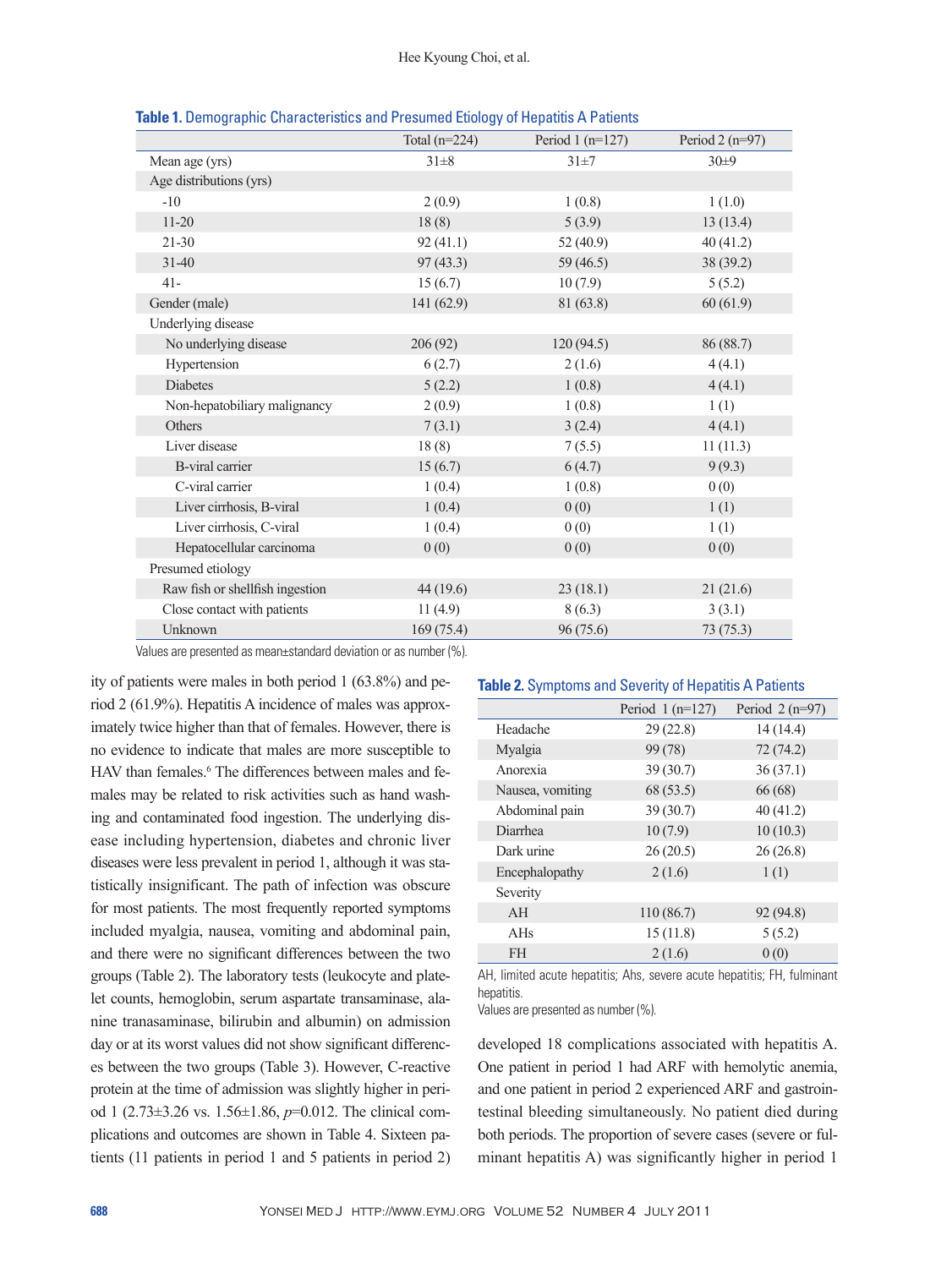|                                                 | Period $1(n=127)$ | Period $2(n=97)$  | $p$ value* |
|-------------------------------------------------|-------------------|-------------------|------------|
| WBC, /mm <sup>3</sup>                           | $6,004\pm3,699$   | 5488±2216         | 0.196      |
| Hemoglobin, mg/dL                               | $15\pm 2$         | $15\pm2$          | 0.247      |
| Platelet (admission), $\times 10^3/\text{mm}^3$ | $180 \pm 70$      | $197 \pm 84$      | 0.099      |
| Platelet (lowest), $\times 10^3/\text{mm}^3$    | $176 \pm 72$      | $191 \pm 87$      | 0.072      |
| AST (admission), IU/L                           | $2,823\pm3,110$   | $2,182 \pm 2,648$ | 0.105      |
| AST (peak), IU/L                                | $3,352 \pm 3,406$ | $2,733\pm3,188$   | 0.170      |
| ALT (admission), IU/L                           | $3,097 \pm 2,415$ | $2,675 \pm 2,055$ | 0.16       |
| ALT (peak), IU/L                                | $3,472 \pm 2,460$ | $3,151\pm2,191$   | 0.313      |
| Total bilirubin (admission), mg/dL              | $4.7 + 4.5$       | $4.3 \pm 2.6$     | 0.424      |
| Total bilirubin (peak), mg/dL                   | $6.8 \pm 5.1$     | $6.2 \pm 3.1$     | 0.251      |
| Albumin, mg/dL                                  | $4.0 \pm 0.5$     | $4.1 \pm 0.4$     | 0.220      |
| ALP, IU/L                                       | $185 \pm 85$      | $211 \pm 110$     | 0.051      |
| INR (admission)                                 | $1.3 \pm 0.4$     | $1.2 \pm 0.5$     | 0.025      |
| $INR$ (peak)                                    | $1.4 \pm 0.4$     | $1.3 \pm 1.2$     | 0.008      |
| CRP, mg/dL                                      | $2.73 \pm 3.26$   | $1.56 \pm 1.86$   | 0.012      |

## **Table 3.** Biochemical Characteristics of Hepatitis A Patients

WBC, white blood cell; AST, aspartate transaminase; ALT, alanine transaminase; ALP, alkaline phosphatase; CRP, C-reactive protein; AH, limited acute hepatitis; AHs, severe acute hepatitis; FH, fulminant hepatitis.

Values are presented as mean±standard deviation.

\*Values by Student's t-test or Mann-Whitney U-test.

## **Table 4.** Outcomes of Hepatitis A

|                                 | Period $1(n=127)$ | Period $2(n=97)$ | $p$ value                |
|---------------------------------|-------------------|------------------|--------------------------|
| Duration of admission (days)    | $8\pm5$           | $9\pm 5$         | $0.112*$                 |
| Severe cases (AHs or FH)        | $17(13.4\%)$      | $5(5.2\%)$       | 0.044                    |
| Age distributions (yr)          |                   |                  |                          |
| $-10$                           | $0/1$ (0%)        | $0/1$ (0%)       |                          |
| $11 - 20$                       | $0/5(0\%)$        | $0/13(0\%)$      |                          |
| $21 - 30$                       | 9/52(17.3%)       | $2/40(5.0\%)$    |                          |
| $31-40$                         | $8/59(13.6\%)$    | $3/38(7.9\%)$    |                          |
| $41 -$                          | $0/10(0\%)$       | $0/5(0\%)$       |                          |
| Complications                   | 11 $(8.7\%)$      | $5(5.2\%)$       | 0.434                    |
| Acute renal failure             | $9(7.1\%)$        | $5(5.2\%)$       | 0.592                    |
| Prolonged cholestatic hepatitis | $1(0.8\%)$        | $0(0\%)$         | 1.0                      |
| Hemolytic anemia                | $1(0.8\%)$        | $0(0\%)$         | 1.0                      |
| Gastrointestinal bleeding       | $1(0.8\%)$        | $1(1.0\%)$       | 1.0                      |
| Acalculous cholecystitis        | $0(0\%)$          | $0(0\%)$         |                          |
| <b>Pancreatitis</b>             | $0(0\%)$          | $0(0\%)$         | $\overline{\phantom{a}}$ |
| Autoimmune hepatitis            | $0(0\%)$          | $0(0\%)$         |                          |
| Mortality                       | $0(0\%)$          | $0(0\%)$         |                          |

AH, limited acute hepatitis; AHs, severe acute hepatitis; FH, fulminant hepatitis.

Values are presented as mean±standard deviation or as number (%).

\*Value by Student's t-test.

 $(13.4 \text{ vs. } 5.2\%, p=0.044)$ . However, the duration of admission, the rate of complications and mortality did not increase. Looking at the age distribution of severe cases, severe cases are limited to patients in their twenties or thirties. Particularly, during period 1, more than 10% of patients in these age groups experienced severe forms of hepatitis. Liver biopsy was performed in two patients, and both of them showed portal inflammation and bridging necrosis, compatible with cholestatic hepatitis.

During the recent decades, the incidence of hepatitis A in Korea has decreased along with rapidly improved sanitation and living standards, thanks to the nation's economic growth.7 In Korea, the immunity to HAV in adults over the age of 30 years was 100% in the 1980s and more than 97% in 1999.<sup>8</sup> Therefore, acute hepatitis A in adults was considered uncommon, and testing for anti-HAV antibody in adults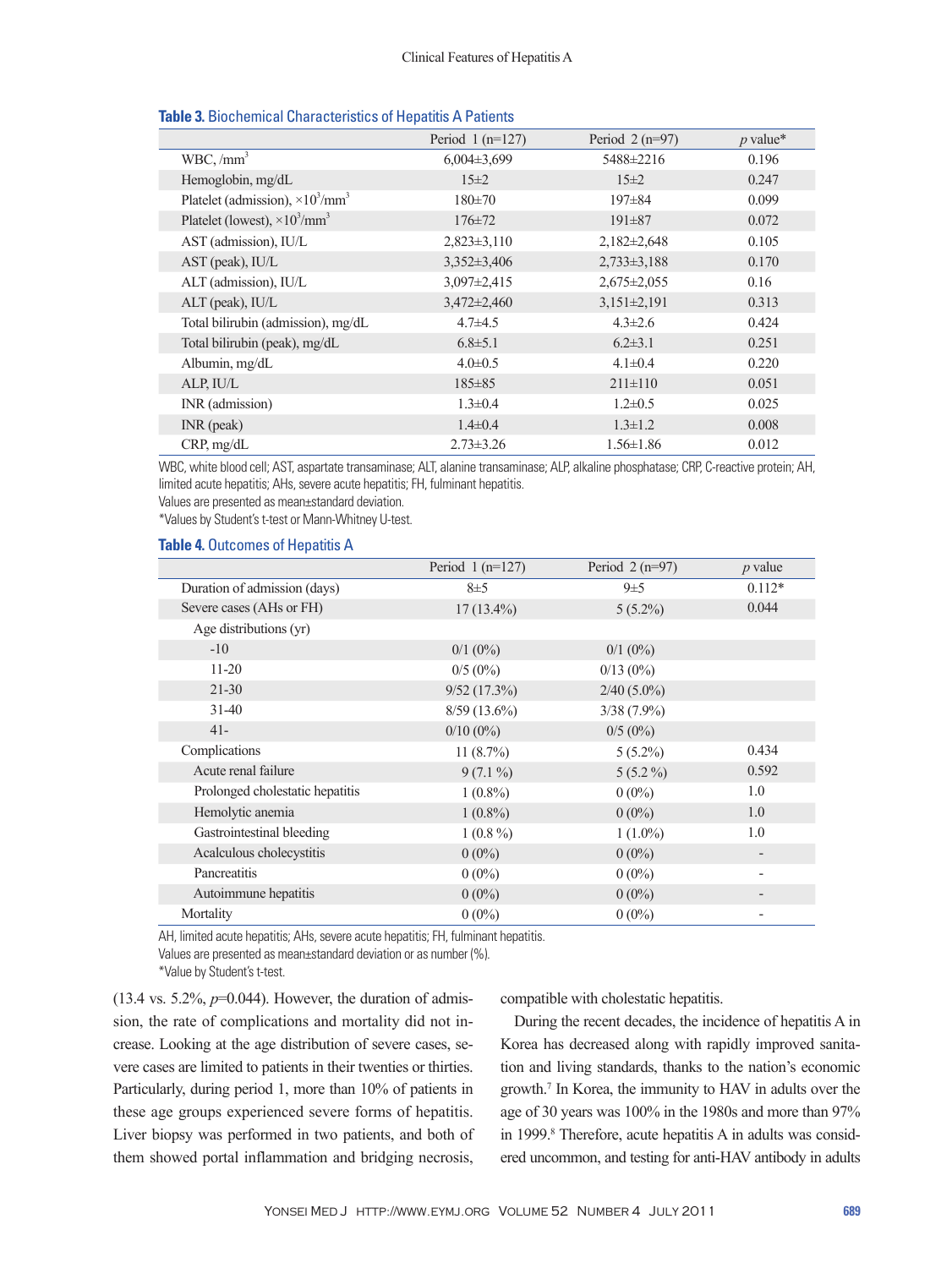was not recommended, even in high risk patients. As hygiene conditions improved, transmission factors have been under control, keeping children from being exposed to the virus. Such children became a large adult population with no immunity to HAV. The seroprevalence of anti-HAV has been steadily declined among children. Low rates of IgG anti-HAV have been observed, particularly in the age group of 10-24 years, which matches with the age group of acute hepatitis A patients who were identified through the recently increased incidence in Korea.<sup>9</sup> Since the seroprevalence of anti-HAV has been decreasing among adults in Korea,<sup>10,11</sup> there is a substantial potential for severe morbidity and mortality during sporadic outbreaks. In this study, the highest incidence was observed in patients in their twenties or thirties, and this was concordant with previous reports published in Korea.<sup>10-12</sup> Once they are infected, they develop severe hepatitis.7,13-15 In this study, patients in these age groups are likely to experience severe symptoms. These changes have an impact on morbidity because the severity of symptoms increases with the age of the infected individual. Thus, as natural immunity in the population decreases, particularly in children and young adults, the number of susceptible individuals increases, enhancing the likelihood of hepatitis A outbreaks. A large and increasing number of hepatitis A patients in Korea can be attributable to the increased susceptibility of the population, especially in young people.

Another possible reason is the increased virus circulation in the community, leading to community-wide spread of infection and outbreaks in different groups through various transmission routes. Transportation of goods and people from highly endemic areas has introduced a spread of HAV virus. Genotyping of the virus has not yet been performed during period 1, but is planned. Until the late 1990s, a single HAV genotype IA strain has been detected in Korea. Recently, a new genotype IIIA was found to co-circulate with genotype IA strains in Korea. Moreover, it has been suggested that more various types of strains might have been imported from highly endemic countries.16 Similar epidemiological changes have been seen in many countries worldwide.17 Recent hepatitis A epidemics in urban areas of industrialized countries have not been traced to a common source.<sup>18-20</sup> Thus, effective prevention of HAV infection has become increasingly important. Similarly, we were unable to identify risk factors for transmission in more than 75% of patients.

Although the majority of hepatitis A cases are self-limited acute hepatitis, some develop into severe forms of hepatitis or cause unexpected complications.<sup>21</sup> Extrahepatic complications occurred in 10 patients during the recent epidemic. The hepatitis A virus may serve as a trigger for autoimmune hepatitis in genetically susceptible people. However, there was no case of autoimmune hepatitis associated with hepatitis A in this study. Fulminant hepatitis, which occurs in less than 1% of the cases, appears to be more frequent in adults than in children.22,23 Previously, disease severity was considered to be linked to individual host factors such as age and underlying liver disease. Older age is classically related to greater morbidity and mortality of hepatitis A. However, it is not clear whether this is due directly to liver failure or to decompensation caused by underlying diseases.<sup>24</sup> In the case of the Shanghai epidemic, factors that contributed to mortality in patients with severe diseases included age of >40 years and other comorbid conditions (e.g., chronic hepatitis  $C$ ).<sup>25</sup> In this study, however, patients with underlying liver disease or age of >40 years did not show differences in clinical outcomes. Although more patients were in severe conditions during the latest epidemic, we did not observe any change in mortality. It is quite likely due to the fact that some mortality cases transferred from other district were excluded from this analysis. Although mortality was not significantly different between the two periods, more patients in period 1 experienced severe hepatitis and more patients were hospitalized. Therefore, the morbidity of hepatitis A in the period 1 is not negligible.

Hepatitis A vaccine has not been routinely recommended as part of the childhood immunization scheme in Korea. Vaccination has been recommended for people in high risk groups, including travelers to areas where hepatitis A is endemic, people with occupational exposure to the virus, injection drug users, patients with chronic liver disease, homosexual individuals, and people who live in communities with cyclic epidemics. A need for more widespread use of hepatitis A vaccine is growing in countries with transitional epidemiology such as Korea. In Korea, vaccination of people with high risks is recommended, but not refunded by the public health system. Immunoglobulin such as post-exposure prophylaxis has not been widely used in this country. However, many people who were hospitalized for severe hepatitis A were young and did not have related risk factors. Implementing the current recommendations for vaccination would not have prevented most of complications and deaths occurred during period 1. Without measures that increases immunity to hepatitis A in young adults, future epidemics with severe consequences such as the one described herein, should be expected.